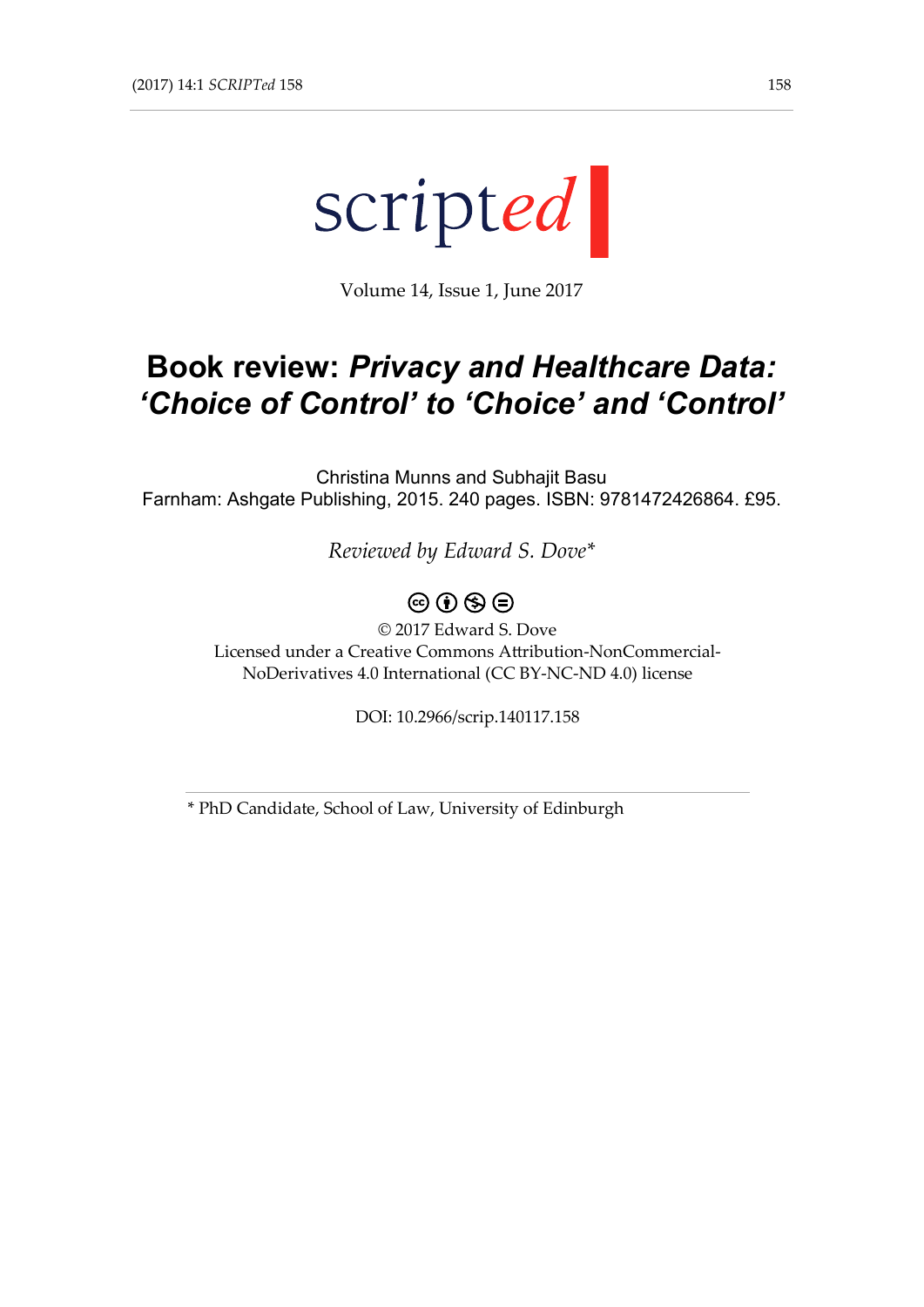In this timely, thought-provoking, and forward-looking book, Christina Munns, an informatics consultant based in Leeds, and Subhajit Basu, an Associate Professor in Information Technology Law at the University of Leeds School of Law, argue that patients should be empowered by "the choice of control" to make information sharing choices that will benefit themselves and society. Fundamentally, *Privacy and Healthcare Data* is about information sharing in the UK, and in the NHS specifically, though examples are drawn from the EU and the United States based on Munns and Basu's more than four years of background research.

The book is split into three parts over six chapters. In Part I, "Introduction and Background", the reader is first provided an overview of the emergence of the information society, data privacy and data sharing, and political and legal frameworks relating to data privacy. The authors focus on the apparent tension between individual privacy and what they call "collective transparency", which means sharing de-identified information to improve health services for others in society. The authors' normative position is apparent from Chapter 1's opening sentence: "In order to realise the full potential of an information society, personal and confidential data must sometimes be shared" (p. 3). And indeed, the book proceeds to spark debate and offer new visions for sharing of personal and confidential medical data. The reason for this is that Munns and Basu believe that the values of transparency and control for patients still have not been properly considered in public policy debates. They address this lack of transparency and choice through the use of technology, which shifts patient "control" to be a positive enabler for data sharing:

…there is a strong sense that the NHS is still clinging on to the primary control of the information, without even a suggestion that the patient would have the primary control of their information.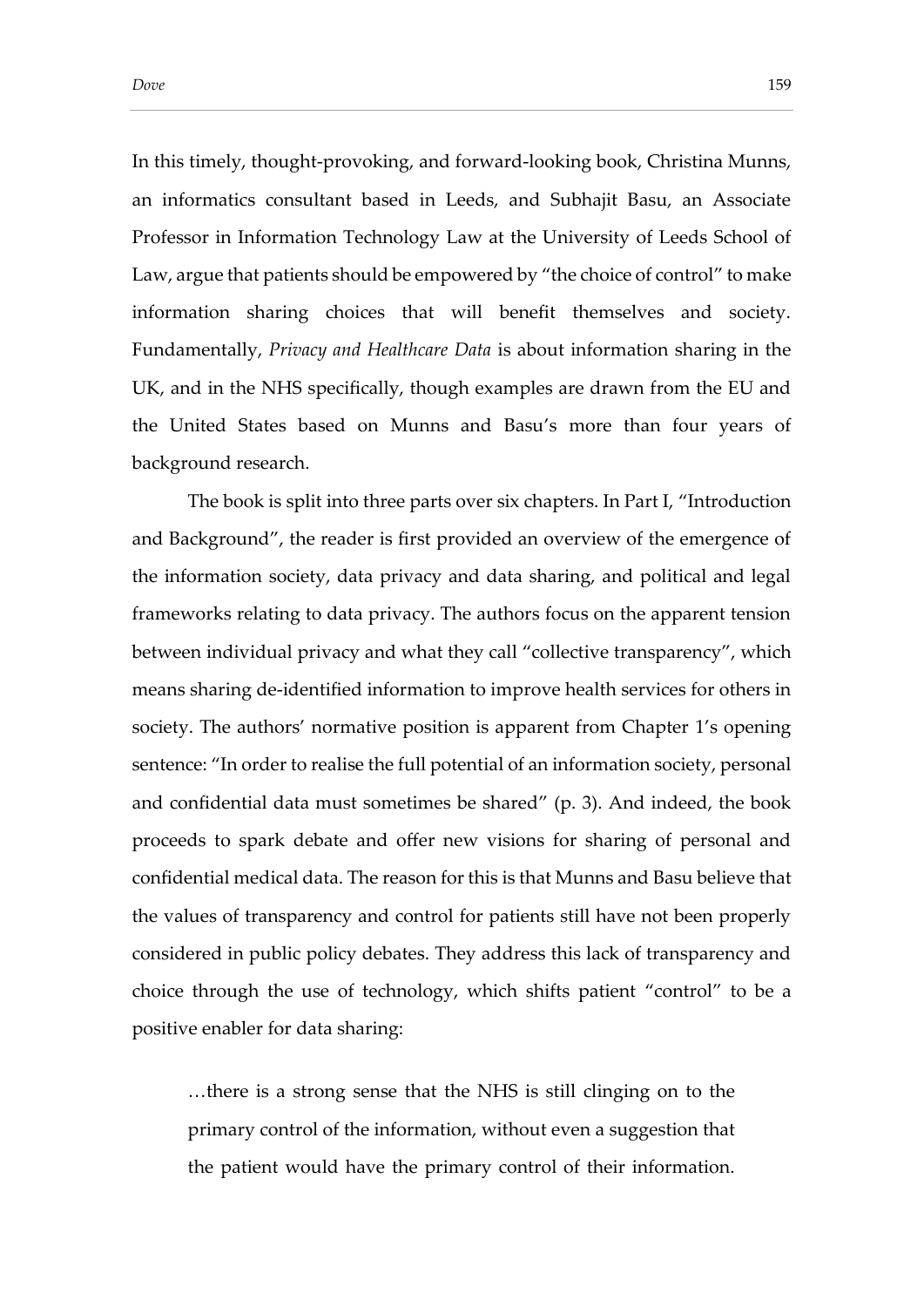The fundamental starting point is therefore wrong and the rest of this book seeks to move the balance of control of information from the NHS to the individual for purposes other than their direct care. (p. 51)

In Chapter 2, Munns and Basu provide a critical analysis of how healthcare data is handled in the US and Europe, looking for best practices which could be applied within a framework such as that in the UK. The authors specifically choose to compare the US and Europe "because they face similar challenges, but more significantly, even with their very different health systems, both of them look to healthcare information technology as a critical means of addressing these challenges and are progressing in its adoption" (p. 53). Overall, they find that the US approach strongly supports their notion of collective transparency. In contrast, they find that in Europe, the focus is on who has the right to decide how to use information; it is about obtaining patient consent, i.e. the counter-balance to collective transparency: individual privacy. In the ensuing chapters, the authors take influence from both the US and EU models to try to achieve an optimal balance point between the two.

In Part II, "The Problem", the reader is introduced to a "theoretical problem". As the authors explain in Chapter 3, there are three issues necessitating change: the mindset around informational privacy, the quality and "ownership" of information, and the use of innovation. Munns and Basu argue that privacy must be reconceptualised – namely, a shift from an individualistic notion of privacy towards a societal notion. "We should take influence from the European focus on individual rights and the US focus on collective transparency [...] and balance the two" (p. 101). Equally, information within health records must be standardised and understandable and information must be controlled by the patient to the extent they choose to do this. Innovation needs to be used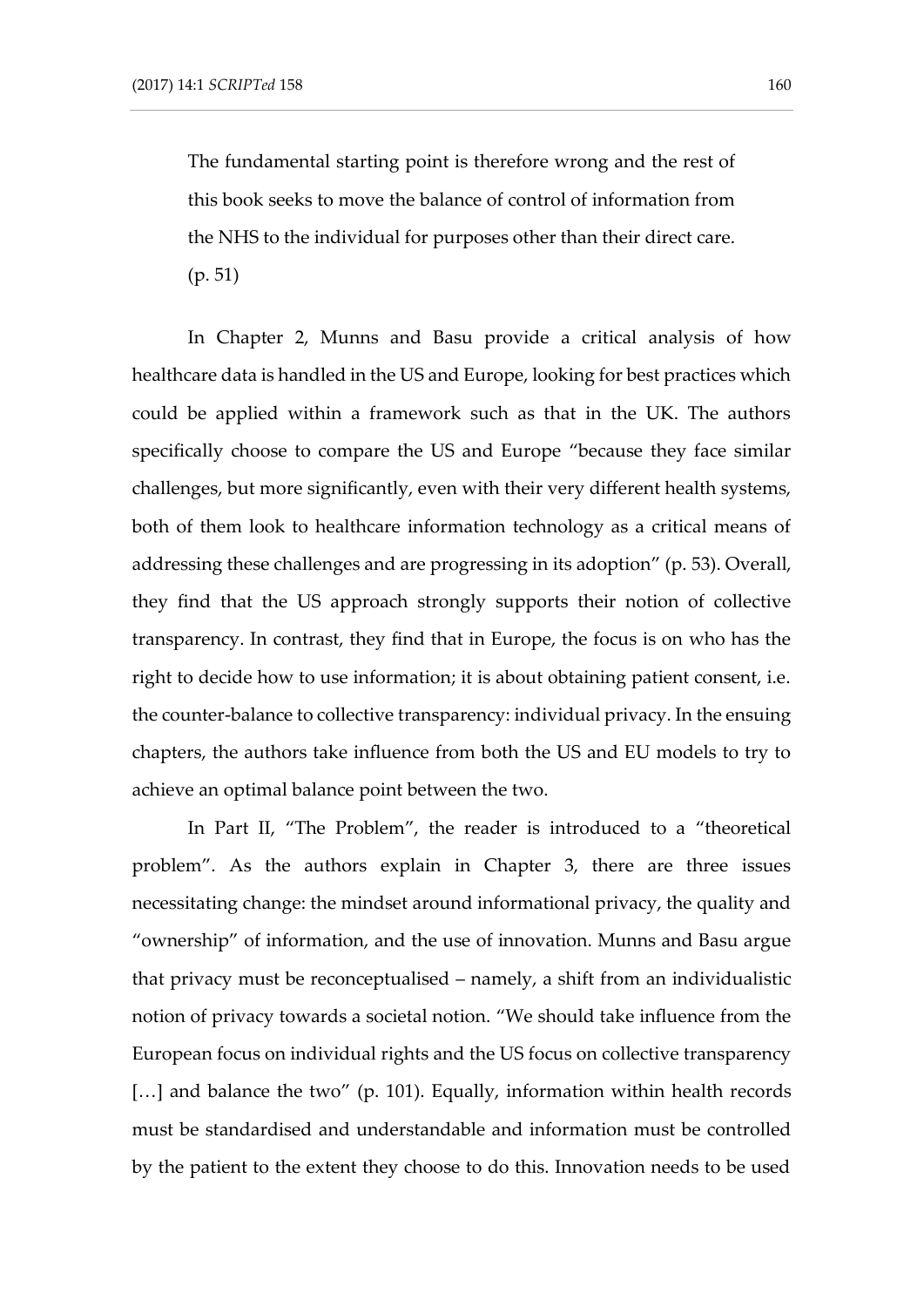-

by the patient as an impartial vehicle to deliver control – allowing the individual to control their own information and to implement or invoke the autonomybased laws as intended. "At present technical controls within NHS information systems are designed for control by patients but are largely controlled by clinicians" (p. 101). As they explain: "The principle behind this is that when individuals have the choice of control they will be empowered to think about 'privacy' in a way that allows consideration of its impact on society and on their own clinical safety. Individuals can make their own informed decisions on what privacy means for them and enact these decisions directly by controlling information through innovation appropriately" (pp. 101-102). In other words, Munns and Basu believe each citizen should be able to individually define privacy *for themselves* when it comes to exercising decisions about with whom to share their healthcare data.

The argument is expanded in Chapter 4, where the authors discuss the irony inherent within key "Information Revolution" publications from the NHS and other organisations. Quite often, they promise choice and control to patients, yet fail to consider repositioning the control of information by individuals as an enabler. This is not a failure of the legal framework, but rather of organisational governance: "We suggest that the privacy framework per se is fit for purpose but that the way in which information is governed renders it unfit for purpose, therefore the roles of the individual and NHS need to be reconsidered" (p. 11). They propose giving patients control and choice directly for sharing of their information; the "opt-in" or "opt-out" processes administered by the NHS, as seen in the now-doomed care.data project,<sup>1</sup> do not allow real control for

<sup>&</sup>lt;sup>1</sup> Sigrid Sterckx, Vojin Rakic, Julian Cockbain, and Pascal Borry, "'You Hoped We Would Sleep Walk into Accepting the Collection of our Data': Controversies Surrounding the UK care.data Scheme and their Wider Relevance for Biomedical Research" (2016) 19(2) *Medicine, Health Care and Philosophy* 177–190.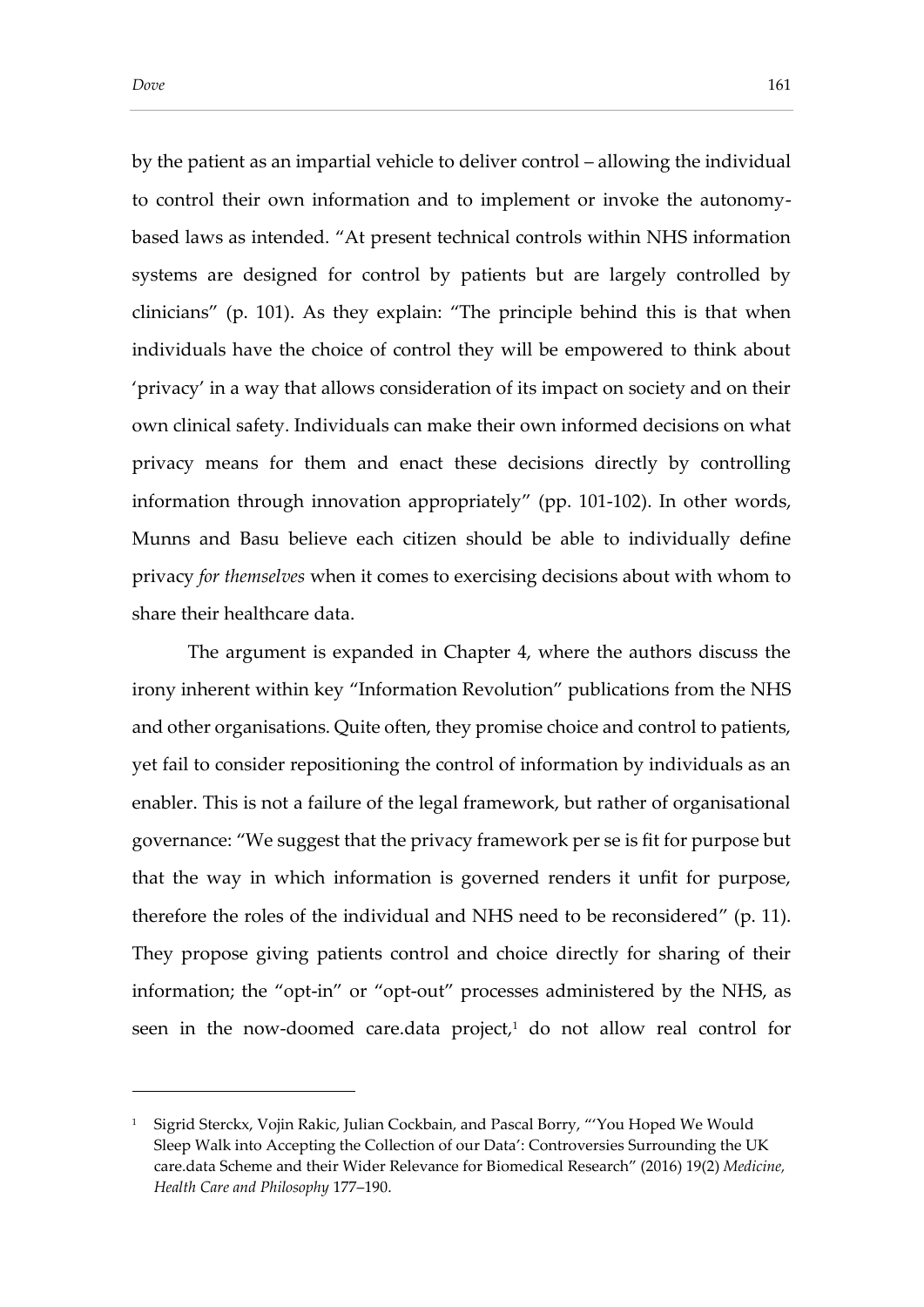-

individuals. As Munns and Basu point out, other sectors have already handed control over to the individual, including the banking sector and social media sites such as Facebook, though one could counter-argue that Facebook has not been forthright in the actual extent of user control.<sup>2</sup>

In Part III, "The Proposed Solution", the reader is provided a "theoretical solution". In Chapter 5, Munns and Basu call for an "MI Information Revolution", which allows individuals to exercise "autonomy-based law". The solution is twofold: 1) a theoretical solution that provides a framework for options of varying levels of control over information which individuals may choose based on their individual definition of privacy (here, Munns and Basu propose four theoretical options: individualistic control, restricted access, boundaries, and sociological theories of privacy regarding individual control of health data); and 2) a practical solution, which applies technology as an "impartial vehicle" to deliver the solution. In the final Chapter 6, the authors propose their "practical technical solution", which is Internet-based portals that operationalise the principle that collective transparency and individual privacy are complementary. The two main portals are "MIi Fit" for individuals to control and define their own concept of privacy, and "Wii Fit" for the NHS to transparently show how collective transparency is complementary to individual privacy. Through the four options envisioned concerning individual definitions of privacy, the portals are meant to provide a flexible and robust model "designed to empower patients to play a critical role in defining how their healthcare information is shared through a consent-based system" (p. 198).

<sup>2</sup> Jeffrey Child and Shawn Starcher, "Fuzzy Facebook Privacy Boundaries: Exploring Mediated Lurking, Vague-Booking, and Facebook Privacy Management" (2016) 54 *Computers in Human Behavior* 483–490.